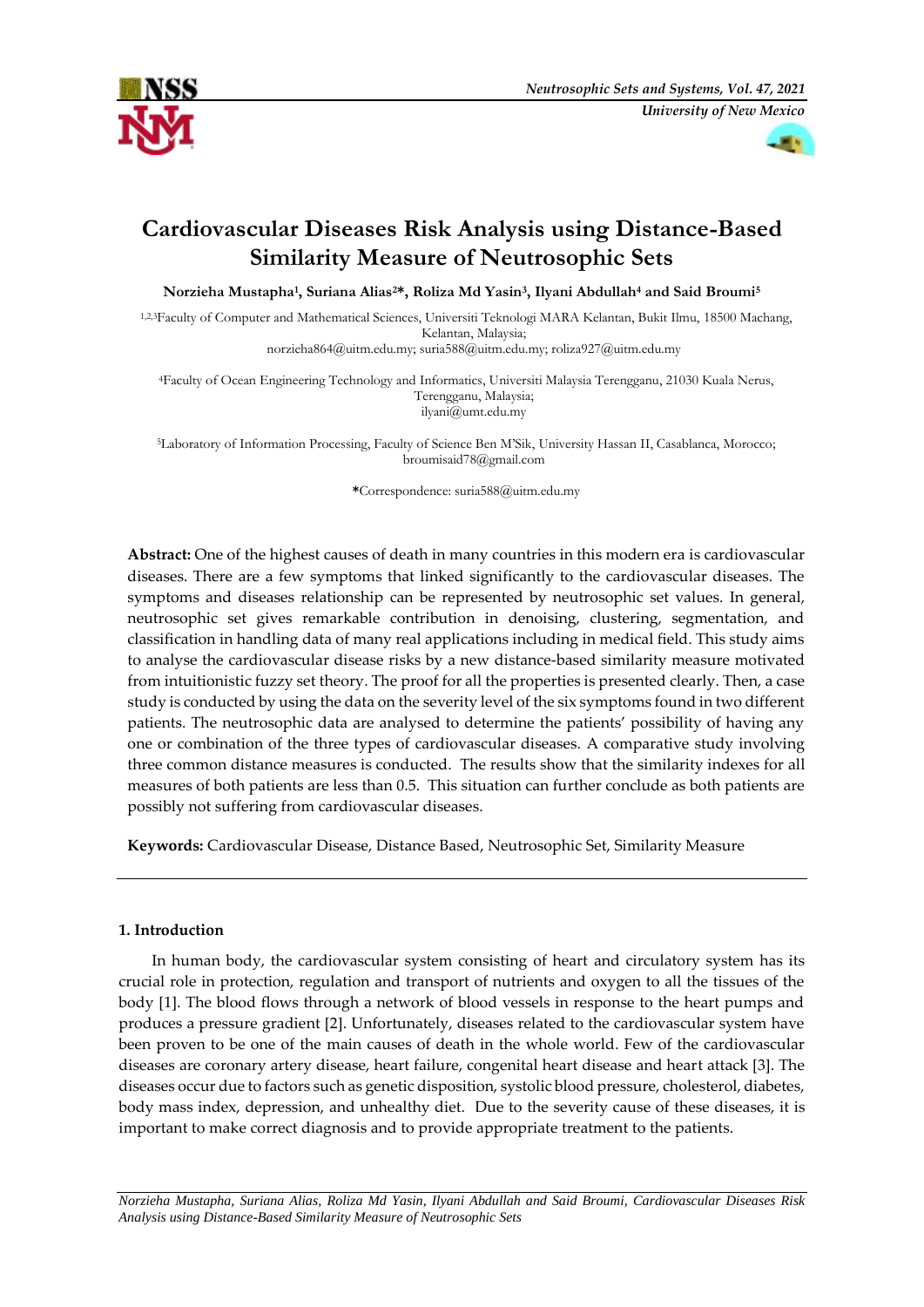Invasive methods are commonly used in medical diagnosis to identify vascular health conditions. The diagnosis result is used as a guideline by the doctor to provide the appropriate treatment. Alternatively, in the past few decades, many studies used non-invasive method with the purpose of reducing the patients' health risk and clinical utility cost. Mathematical model developed by the physical law of fluid dynamics has the capability in understanding the blood flow behaviour in vascular system [2, 4, 5, 6]. Another aspect in making the correct diagnosis relates to the sufficient patients' information of their medical condition. There is an elegant branch of mathematics which gives us the ability to reduce the possibility in making inaccurate diagnosis despite of the incompleteness or uncertain information. The area uses fuzzy mathematics concept in defining the set theory where it evolves from fuzzy set to many more advance sets e.g intuitionistic fuzzy set and neutrosophic set. The studies on the development of more advance neutrosophic sets and its applications as well in medical or clinical diagnosis are found in [7-10].

Distance and similarity measures are important in various scientific research fields such as decision making, pattern identification, and market forecasting. Lots of studies have been done by adopting fuzzy sets [11], intuitionistic fuzzy sets (IFS) [12,13], and neutrosophic sets [8,14]. The use of similarity measures has significant role in data clustering process and a work of [15] had proven that single-valued neutrosophic set (SVNS) clustering algorithm improved the accuracy in representing the indeterminate or inconsistent information. The most widely used distance measures are Hamming distance and Euclidean distance. [16] introduced a new similarity measure in a reallife decision-making problem and proved its ability to handle multiple existing criteria of incomplete or inconsistent information. Several new similarity measures of the neutrosophic sets with exponential functions in the truth, indeterminacy and falsity memberships were produced by [17]. They concluded that the existing measures failed in some circumstances, while the proposed measures classify them more appropriate and precisely.

To date, the application of neutrosophic set theory is significantly found in decision making studies. The major advantage of the set is its ability to handle uncertainty and incompleteness of the data. Neutrosophic set is an important set for denoising, clustering, segmentation, and classification of real data in many areas which includes medical field. For effective diagnosis systems, neutrosophic set have been integrated with the clustering techniques to reduce ambiguity for competent diagnosis. [3] proposed the neutrosophic clinical decision-making system using explainable artificial intelligence approaches for the proper diagnose of cardiovascular disease risk. Then, [18] extended the same approach to help physicians in early diagnosis, identifying the type of treatment and diagnosis. [7] focused on heart disease diagnosis problem as an application of neutrosophic refined set using distance measure while [8] analysed the medical diagnosis for rough neutrosophic set using Dice and Cosine similarity measures. Meanwhile, [9] created a new model based on Neutrosophic Cognitive Map that integrates diagnosis, treatment, and prognosis processes for supporting clinical decision-making for the treatment of cardiovascular diseases during pregnancy. [10] proposed a novel framework based on Internet of Thing (IoT) and computer supported diagnosis to identify and control heart failure infected patients. They obtained preciseness of diagnosis with vague information and suggested the neutrosophic multi criteria decision making technique in guiding the physician to identify whether a patient is suffering from heart failure. A new distance-based similarity measure has been proposed by [19] for refined neutrosophic sets and they applied the findings in medical diagnosis of few diseases with a common set of symptoms. Further, [20] developed a new hybrid distance-based similarity measure for refined neutrosophic sets. Another approach introduced by [21] is a new parametric divergence measure for neutrosophic sets used not only in medical diagnosis but also in pattern recognition problem, and multi criteria decision making problem.

Based on the related studies stated above, there are less studies focus on the neutrosophic sets with new distance formula modified from IFS. Thus, our present study extended [13] to present the new distance-based similarity measure in analysing the risk of the cardiovascular disease. This new measure is improvised to fulfil the gap within the indeterminate relationship. In this present study,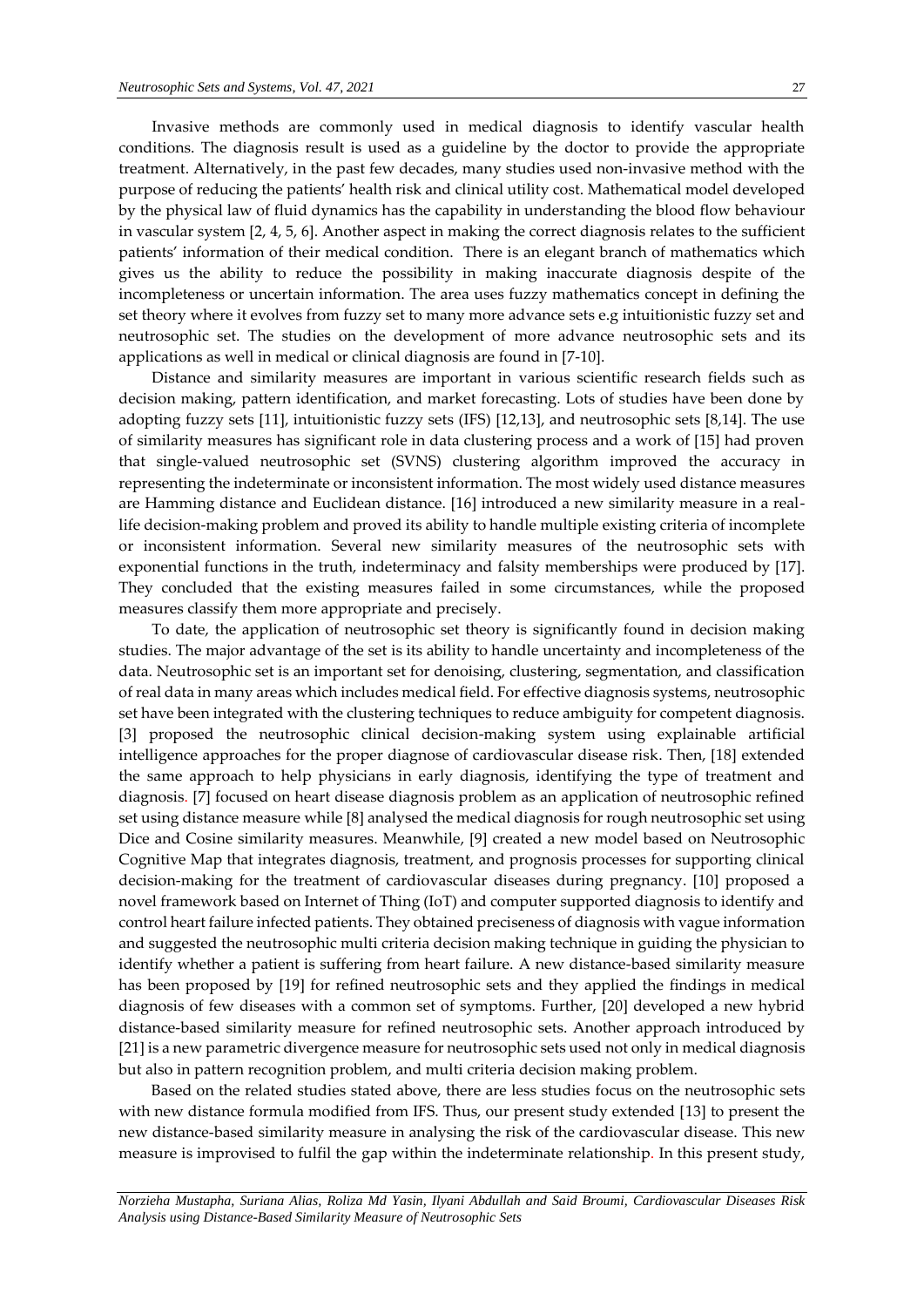we have compared our new formula with the existing normalized Hamming distance, extended Hausdorff distance and normalised Euclidean distance measures. The study presents significant result on the medical diagnosis of three cardiovascular diseases for two patients. The description of the diseases together with the major factors linked to the diseases are well defined in Section 2. The section also provides the definitions of SVNS that contains three of membership functions (MFs) that are truth (*T*), indeterminacy (*I*), and falsity (*F*) together with several distance measures which being used in the subsequent section. By adopting the distance formula presented in [13] into NS domain, we derive the new formula to obtain the distance measure on SVNSs. Section 3 proves that the new formula satisfies all the four properties of distance measure. By means of the distance and similarity

#### **2. Preliminaries**

This section introduced some preliminary notions which will be applied in the final analysis.

measures, Section 4 uses the clinical data in [3] regarding the symptoms shown on the two patients

## *2.1. Single Valued Neutrosophic Set*

A neutrosophic set which can be used in real scientific and engineering applications is known as Single valued neutrosophic set (SVNS).

**Definition 2.1.1 [22].** Let *X* be a space of points (objects) with a generic element in *X* denoted by *x*. A single valued neutrosophic set A in X is characterized by a truth membership function,  $T_A(x)$ , an indeterminacy membership function,  $I_A(x)$ , and a falsity membership function  $F_A(x)$ . Here  $T_A(x)$ ,  $I_A(x)$ ,  $F_A(x)$  are real subsets of [0,1].

$$
A = \{ (x, T_A(x), I_A(x), F_A(x)) | x \in X \}
$$

#### *2.2. Distance-based Similarity Measure of Neutrosophic set*

to relate them with the three cardiovascular diseases.

**Definition 2.2.1 [23].** Normalized Hamming distance measure  $d_{NS}^{NH}(A, B)$  operator between neutrosophic set  $A$  and  $B$  is defined as follows:

$$
d_{NS}^{NH}(A,B) = \frac{1}{3n} \sum_{i=1}^{n} (|T_A(x_i) - T_B(x_i)| + |I_A(x_i) - I_B(x_i)| + |F_A(x_i) - F_B(x_i)|)
$$

**Definition 2.2.2 [23].** Normalized Euclidean distance measure  $d_{NS}^{NE}(A, B)$  operator between neutrosophic set  $A$  and  $B$  is defined as follows:

$$
d_{NS}^{NE}(A,B) = \sqrt{\frac{1}{3n} \sum_{i=1}^{n} ((T_A(x_i) - T_B(x_i))^2 + (I_A(x_i) - I_B(x_i))^2 + (F_A(x_i) - F_B(x_i))^2)}
$$

 $\bf{Definition 2.2.3 [23].}$  An extended Hausdorff Distance  $d_{NS}^{EH}(A,B)$  operator between neutrosophic set  $A$  and  $B$  is defined as follows:

$$
d_{NS}^{EH}(A,B) = \frac{1}{n} \sum_{i=1}^{n} max\{ |T_A(x_i) - T_B(x_i)|, |I_A(x_i) - I_B(x_i)|, |F_A(x_i) - F_B(x_i)| \}
$$

**Definition 2.2.4 [23].** Let  $A, B$  be two neutrosophic sets in  $X$ . The similarity measure between the neutrosophic sets  $A$  and  $B$  can be evaluate from distance measures, as follows:

$$
S_N(A,B)=1-d_{NS}(A,B)
$$

where  $d_{NS}(A, B)$  is represent the distance measure between neutrosophic set A and B for all  $x_i \in X$ .

*Norzieha Mustapha, Suriana Alias, Roliza Md Yasin, Ilyani Abdullah and Said Broumi, Cardiovascular Diseases Risk Analysis using Distance-Based Similarity Measure of Neutrosophic Sets*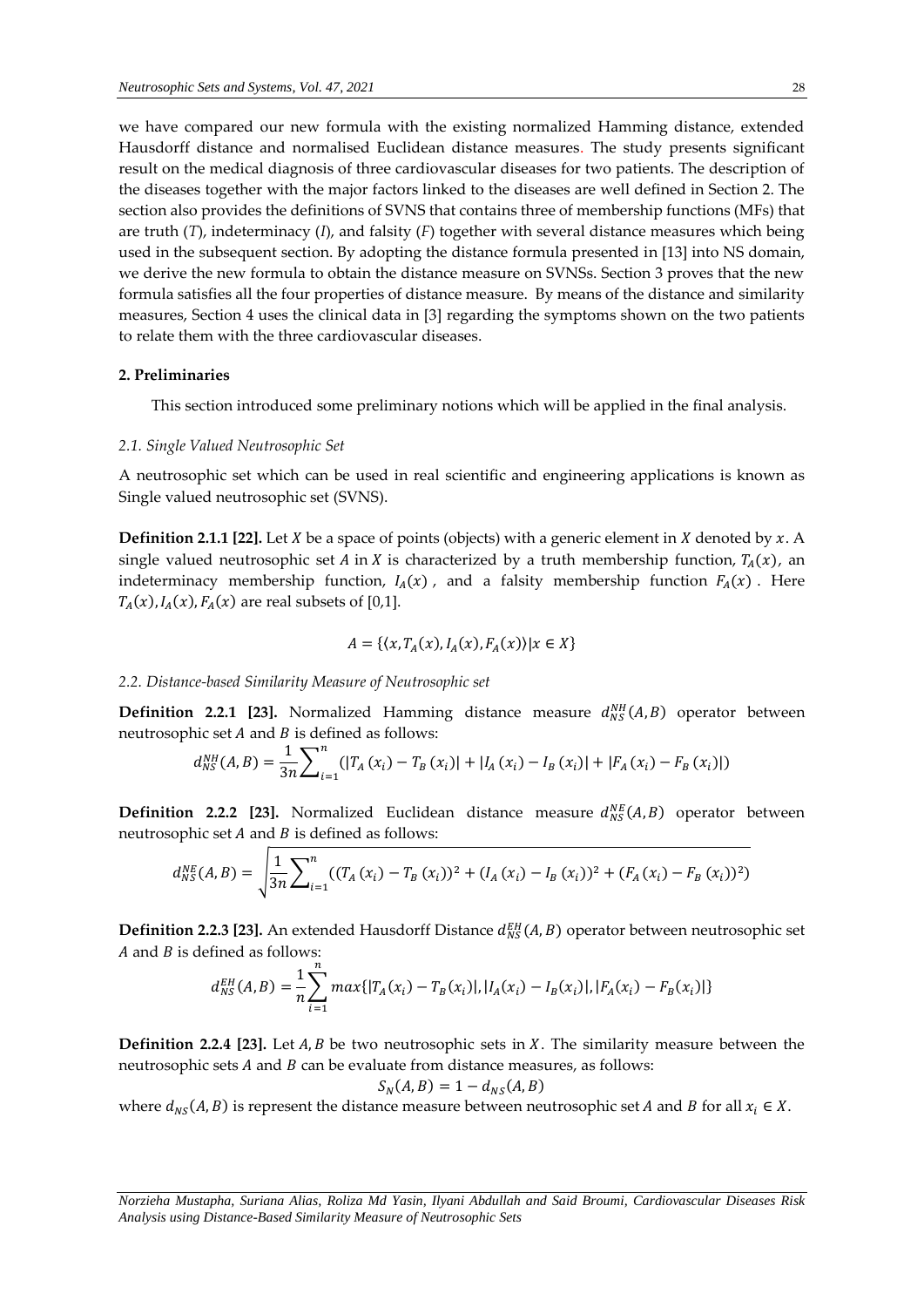**Proposition 2.2.1**: The distance measures for neutrosophic set  $d_{NS}(A, B)$  and similarity measure for neutrosophic set  $S_N(A, B)$  satisfies the following properties:

 $(C1)$   $0 \le d_{NS}(A, B) \le 1$ ;  $0 \le S_N(A, B) \le 1$ ; (C2)  $d_{NS}(A, B) = 0$  if and only if  $A = B$ ;  $S_N(A, B) = 1$  if and only if for  $A = B$ ; (C3)  $d_{NS}(A, B) = d_{NS}(B, A); S_N(A, B) = S_N(B, A);$ (C4)  $d_{NS}(A, C) \leq d_{NS}(A, B)$  and  $d_{NS}(A, C) \leq d_{NS}(B, C)$  if C is neutrosophic set in X and  $A \subseteq B \subseteq C$ ;  $S_N(A, C) \le S_N(A, B)$  and  $S_N(A, C) \le S_N(B, C)$  if C is neutrosophic set in X and  $A \subseteq B \subseteq C$ .

All the proof of the proposition are shown in [20-21].

## *2.3. Distance Measure on Intuitionistic Fuzzy set*

**Definition 2.3.1 [13].** Let  $X = \{x_1, x_2, ..., x_n\}$  be the universe of discourse. Let  $A = \{x_i, T_A(x_i), F_A(x_i)\}\colon x_i \in X\}$  and  $B = \{x_i, T_B(x_i), F_B(x_i)\colon x_i \in X\}$  be two intuitionistic fuzzy sets. Then, the distance measure between *A* and *B* can be defined as:

$$
d_{IFS}(A,B) = \frac{2}{n} \sum_{i=1}^{n} \frac{\sin \left\{ \frac{\pi}{6} |T_A(x_i) - T_B(x_i)| \right\} + \sin \left\{ \frac{\pi}{6} |F_A(x_i) - F_B(x_i)| \right\}}{1 + \sin \left\{ \frac{\pi}{6} |T_A(x_i) - T_B(x_i)| \right\} + \sin \left\{ \frac{\pi}{6} |F_A(x_i) - F_B(x_i)| \right\}}
$$

**Proposition 2.3.1**: The distance measures for intuitionistic fuzzy set  $d_{IFS}(A, B)$  satisfies the following properties:

- $(C1)$   $0 \le d_{IFS}(A, B) \le 1;$  $(C2) d_{IFS}(A, B) = 0$  if and only if  $A = B$ ;
- (C3)  $d_{IFS}(A, B) = d_{IFS}(B, A);$
- (C4)  $d_{IFS}(A, C) \leq d_{IFS}(A, B)$  and  $d_{IFS}(A, C) \leq d_{IFS}(B, C)$  if C is intuitionistic fuzzy set in X and  $A \subseteq B \subseteq C$ .

All the proof of the proposition are shown in [13].

#### *2.4. Major factors of cardiovascular diseases*

There is several factors for cardiovascular diseases found in [25]-[27] but this present study only focuses on the six highly significant factors which are:

- i. **Cholesterol**  a fatty substance found in all cells in the human body and the bloodstream. The human body needs cholesterol to make hormones, vitamin D, and substances that help you digest food. Cholesterol is usually produced in the liver, but it can be found in a variety of animal -based foods. It can affect your health if you have too high cholesterol levels.
- ii. **Depression** a emotional disorder that can affect a person's daily life. It may be described as prolonged sadness, fatigue, irritability, and loss of interest in daily activities.
- iii. **Diabetes** a disease that occurs when too high blood glucose (blood sugar) in human body caused by the body not being able to produce enough insulin. Insulin is a hormone made by the pancreas that controls the balance of glucose in the body by helping the movement of glucose from the blood into the cells to be used for energy.
- iv. **Blood pressure** the pressure exerted by the blood on the arteries when blood is pumped by the heart throughout the human body. High blood pressure is a silent disease that can lead to complications and even death if left untreated.
- v. **Body mass index**  a measure to access person's weight versus height. A high BMI can be an indicator of high body fatness. Being overweight exposes a person to diseases such as heart disease, stroke, diabetes, and high blood pressure.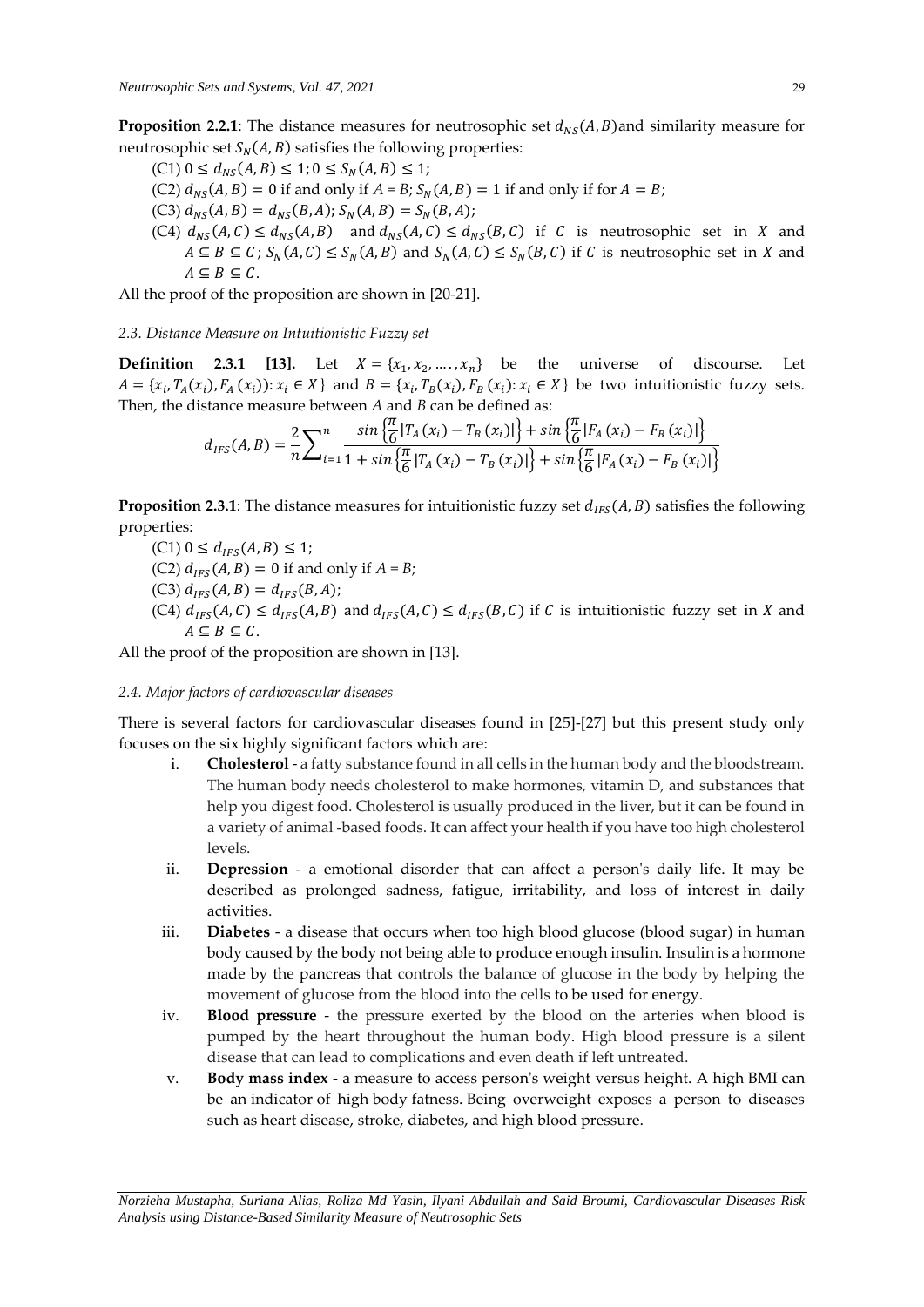vi. **Unhealthy diet -** fail to deliver human body with the proper quantities and varieties of nutrients for optimum health, especially when the diet contains high calories and less fruits and vegetables.

#### *2.5. Cardiovascular diseases (CVDs)*

Many types of cardiovascular diseases (CVDs) as stated in [24]-[26] that cause the death. This study considers only three types of CVDs, as follows:

- i. **Heart attack** when a blood clot blocks the flow of blood through the blood vessels that feed the heart, perhaps harming or ruining part of the heart muscle. A heart attack can be caused by atherosclerosis
- ii. **Heart failure** heart disease's most frequent complications. When your heart blood pumping ability is not enough to supply blood to comply your body's needs, hence heart failure occurs. Heart failure can be caused by various forms of heart disease, including high blood pressure, heart defects, cardiovascular disease, diabetes, vascular heart disease, heart infections or heart muscle disease.
- iii. **Congenital heart disease** malformations of heart structure existing at birth.

## **3. A Novel Distance Measure on Neutrosophic Sets**

#### *3.1. Distance-based Similarity Measure*

**Definition** 3.1.1: Let  $X = \{x_1, x_2, ..., x_n\}$  be the universe of discourse. Let  $A = \{x_i, T_A(x_i), I_A(x_i), F_A(x_i)\}: x_i \in X\}$  and  $B = \{x_i, T_B(x_i), I_B(x_i), F_B(x_i)\}: x_i \in X\}$  be two neutrosophic sets. Then, by Definition 2.3.1, a new distance measure can be defined as:

$$
d_{New}^N(A,B) =
$$

$$
\frac{2}{n} \sum_{i=1}^{n} \frac{\sin \left\{ \frac{\pi}{10} |T_A(x_i) - T_B(x_i)| \right\} + \sin \left\{ \frac{\pi}{10} |I_A(x_i) - I_B(x_i)| \right\} + \sin \left\{ \frac{\pi}{10} |F_A(x_i) - F_B(x_i)| \right\}}{\sin \left\{ \frac{\pi}{10} |T_A(x_i) - T_B(x_i)| \right\} + \sin \left\{ \frac{\pi}{10} |I_A(x_i) - I_B(x_i)| \right\} + \sin \left\{ \frac{\pi}{10} |F_A(x_i) - F_B(x_i)| \right\}}
$$
\n(1)

where  $\frac{\pi}{6}$  is replaced by the factor  $\frac{\pi}{10}$  to fulfil the proof of Proposition 3.1.1.

**Proposition 3.1.1:** The distance measures  $d_{New}^{N}(A, B)$  for neutrosophic sets *A* and *B* comply with the following properties:

- $(C1)$   $0 \le d_{New}^{N}(A, B) \le 1;$
- $(C2)$   $d_{New}^{N}(A, B) = 0$  if and only if  $A = B$ ;
- (C3)  $d_{New}^{N}(A, B) = d_{New}^{N}(B, A);$
- (C4)  $d_{New}^N(A,C) \leq d_{New}^N(A,B)$  and  $d_{New}^N(A,C) \leq d_{New}^N(B,C)$  if C is neutrosophic set in X and  $A \subseteq B \subseteq C$ .

The new distance measure satisfies all the properties, and the proofs are given below. The degree of truth, indeterminacy, and falsity membership for neutrosophic set maybe in decreasing or increasing order.

Proof: **(C1)**  $0 \le d_{New}^{N}(A, B) \le 1$ . As we know the degree of truth, indeterminacy, and falsity membership for neutrosophic set is  $0 \le T_A(x), I_A(x), F_A(x) \le 1$ . This implies for  $A = \{x_i, T_A(x_i), I_A(x_i), F_A(x_i)\}: x_i \in X\}$  and  $B = \{x_i, T_B(x_i), I_B(x_i), F_B(x_i)) : x_i \in X\}.$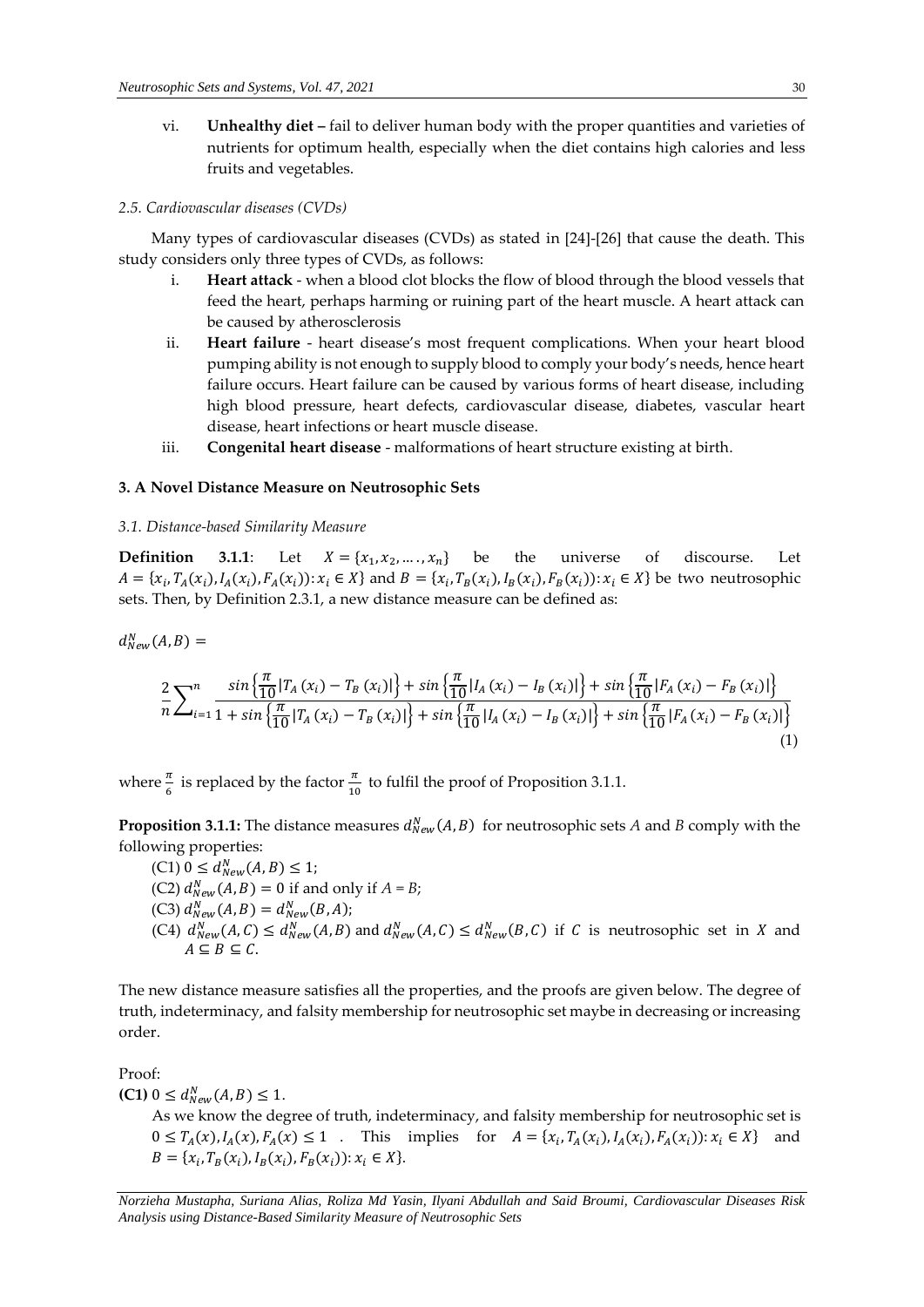$$
0 \le |T_A(x_i) - T_B(x_i)| \le 1, 0 \le |I_A(x_i) - I_B(x_i)| \le 1, \text{ and } 0 \le |F_A(x_i) - F_B(x_i)| \le 1
$$
  
\n
$$
\Rightarrow 0 \le \sin\left\{\frac{\pi}{10} |T_A(x_i) - T_B(x_i)|\right\} \le \frac{1}{3}, 0 \le \sin\left\{\frac{\pi}{10} |I_A(x_i) - I_B(x_i)|\right\} \le \frac{1}{3},
$$

and

$$
0 \le \sin\left\{\frac{\pi}{10}|F_A(x_i) - F_B(x_i)|\right\} \le \frac{1}{3}
$$
  
\n
$$
\Rightarrow 0 \le \sin\left\{\frac{\pi}{10}|T_A(x_i) - T_B(x_i)|\right\} + \sin\left\{\frac{\pi}{10}|I_A(x_i) - I_B(x_i)|\right\} + \sin\left\{\frac{\pi}{10}|F_A(x_i) - F_B(x_i)|\right\} \le 1
$$
  
\n
$$
\Rightarrow 0 \le 1 + \sin\left\{\frac{\pi}{10}|T_A(x_i) - T_B(x_i)|\right\} + \sin\left\{\frac{\pi}{10}|I_A(x_i) - I_B(x_i)|\right\} + \sin\left\{\frac{\pi}{10}|F_A(x_i) - F_B(x_i)|\right\} \le 2
$$
  
\n(2)

Therefore, from equation (2) and equation (3)  

$$
\left(\frac{\pi}{4} + \frac{\pi}{4} + \frac{\pi}{4} + \frac{\pi}{4} + \frac{\pi}{4} + \frac{\pi}{4} + \frac{\pi}{4} + \frac{\pi}{4} + \frac{\pi}{4} + \frac{\pi}{4} + \frac{\pi}{4} + \frac{\pi}{4} + \frac{\pi}{4} + \frac{\pi}{4} + \frac{\pi}{4} + \frac{\pi}{4} + \frac{\pi}{4} + \frac{\pi}{4} + \frac{\pi}{4} + \frac{\pi}{4} + \frac{\pi}{4} + \frac{\pi}{4} + \frac{\pi}{4} + \frac{\pi}{4} + \frac{\pi}{4} + \frac{\pi}{4} + \frac{\pi}{4} + \frac{\pi}{4} + \frac{\pi}{4} + \frac{\pi}{4} + \frac{\pi}{4} + \frac{\pi}{4} + \frac{\pi}{4} + \frac{\pi}{4} + \frac{\pi}{4} + \frac{\pi}{4} + \frac{\pi}{4} + \frac{\pi}{4} + \frac{\pi}{4} + \frac{\pi}{4} + \frac{\pi}{4} + \frac{\pi}{4} + \frac{\pi}{4} + \frac{\pi}{4} + \frac{\pi}{4} + \frac{\pi}{4} + \frac{\pi}{4} + \frac{\pi}{4} + \frac{\pi}{4} + \frac{\pi}{4} + \frac{\pi}{4} + \frac{\pi}{4} + \frac{\pi}{4} + \frac{\pi}{4} + \frac{\pi}{4} + \frac{\pi}{4} + \frac{\pi}{4} + \frac{\pi}{4} + \frac{\pi}{4} + \frac{\pi}{4} + \frac{\pi}{4} + \frac{\pi}{4} + \frac{\pi}{4} + \frac{\pi}{4} + \frac{\pi}{4} + \frac{\pi}{4} + \frac{\pi}{4} + \frac{\pi}{4} + \frac{\pi}{4} + \frac{\pi}{4} + \frac{\pi}{4} + \frac{\pi}{4} + \frac{\pi}{4} + \frac{\pi}{4} + \frac{\pi}{4} + \frac{\pi}{4} + \frac{\pi}{4} + \frac{\pi}{4} + \frac{\pi}{4} + \frac{\pi}{4} + \frac{\pi}{4} + \frac{\pi}{4} + \frac{\pi}{4} + \frac{\pi}{4} + \frac{\pi}{4} + \frac{\pi}{4} + \frac{\pi}{4} + \frac{\pi}{4} + \frac{\pi}{4} + \frac{\pi}{4} + \frac{\pi}{4} + \frac{\pi}{4} + \frac{\pi}{4} + \
$$

$$
0 \le 2 \cdot \frac{\sin \left\{ \frac{\pi}{10} |T_A(x_i) - T_B(x_i)| \right\} + \sin \left\{ \frac{\pi}{10} |I_A(x_i) - I_B(x_i)| \right\} + \sin \left\{ \frac{\pi}{10} |I_A(x_i) - I_B(x_i)| \right\}}{1 + \sin \left\{ \frac{\pi}{10} |T_A(x_i) - T_B(x_i)| \right\} + \sin \left\{ \frac{\pi}{10} |I_A(x_i) - I_B(x_i)| \right\} + \sin \left\{ \frac{\pi}{10} |I_A(x_i) - I_B(x_i)| \right\}} \le 1
$$
\n
$$
\Rightarrow 0
$$
\n
$$
\le \frac{2}{n} \sum_{i=1}^{n} \frac{\sin \left\{ \frac{\pi}{10} |T_A(x_i) - T_B(x_i)| \right\} + \sin \left\{ \frac{\pi}{10} |I_A(x_i) - I_B(x_i)| \right\} + \sin \left\{ \frac{\pi}{10} |F_A(x_i) - F_B(x_i)| \right\}}{\frac{\pi}{10} |T_A(x_i) - T_B(x_i)|} \le 1
$$
\n
$$
\le 1
$$

 $\Rightarrow 0 \le d_{New}^N(A, B) \le 1.$ 

**(C2)**  $d_{New}^{N}(A, B) = 0$  if and only if  $A = B$ .

If 
$$
A = B
$$
, then  $T_A(x_i) = T_B(x_i)$ ,  $I_A(x_i) = I_B(x_i)$ , and  $F_A(x_i) = F_B(x_i)$  which states that  $|T_A(x_i) - T_B(x_i)| = 0$ ,  $|I_A(x_i) - I_B(x_i)| = 0$ , and  $|F_A(x_i) - F_B(x_i)| = 0$ . Hence,  
\n
$$
\sin\left\{\frac{\pi}{10}|T_A(x_i) - T_B(x_i)|\right\} = 0, \sin\left\{\frac{\pi}{10}|I_A(x_i) - I_B(x_i)|\right\} = 0, \text{ and } \sin\left\{\frac{\pi}{10}|F_A(x_i) - F_B(x_i)|\right\} = 0.
$$
\nThus,  $d_{New}^{N}(A, B) = 0$ .

Conversely,

$$
d_{New}^{N}(A,B) = 0
$$
  
\n
$$
\frac{2}{n} \sum_{i=1}^{n} \frac{\sin \left\{ \frac{\pi}{10} |T_A(x_i) - T_B(x_i)| \right\} + \sin \left\{ \frac{\pi}{10} |I_A(x_i) - I_B(x_i)| \right\} + \sin \left\{ \frac{\pi}{10} |F_A(x_i) - F_B(x_i)| \right\}}{1 + \sin \left\{ \frac{\pi}{10} |T_A(x_i) - T_B(x_i)| \right\} + \sin \left\{ \frac{\pi}{10} |I_A(x_i) - I_B(x_i)| \right\} + \sin \left\{ \frac{\pi}{10} |F_A(x_i) - F_B(x_i)| \right\}}
$$
  
\n
$$
= 0
$$
  
\n
$$
\frac{\sin \left\{ \frac{\pi}{10} |T_A(x_i) - T_B(x_i)| \right\} + \sin \left\{ \frac{\pi}{10} |I_A(x_i) - I_B(x_i)| \right\} + \sin \left\{ \frac{\pi}{10} |F_A(x_i) - F_B(x_i)| \right\}}{1 + \sin \left\{ \frac{\pi}{10} |T_A(x_i) - T_B(x_i)| \right\} + \sin \left\{ \frac{\pi}{10} |I_A(x_i) - I_B(x_i)| \right\} + \sin \left\{ \frac{\pi}{10} |F_A(x_i) - F_B(x_i)| \right\}}
$$
  
\n
$$
\sin \left\{ \frac{\pi}{10} |T_A(x_i) - T_B(x_i)| \right\} + \sin \left\{ \frac{\pi}{10} |I_A(x_i) - I_B(x_i)| \right\} + \sin \left\{ \frac{\pi}{10} |F_A(x_i) - F_B(x_i)| \right\} = 0,
$$

For this reason  
\n
$$
\sin\left\{\frac{\pi}{10}|T_A(x_i) - T_B(x_i)|\right\} = 0, \sin\left\{\frac{\pi}{10}|I_A(x_i) - I_B(x_i)|\right\} = 0, \text{ and } \sin\left\{\frac{\pi}{10}|F_A(x_i) - F_B(x_i)|\right\} = 0
$$
\n
$$
|T_A(x_i) - T_B(x_i)| = 0, |I_A(x_i) - I_B(x_i)| = 0, \text{ and } |F_A(x_i) - F_B(x_i)| = 0
$$
\n
$$
T_A(x_i) = T_B(x_i), I_A(x_i) = I_B(x_i), \text{ and } F_A(x_i) = F_B(x_i)
$$
\n
$$
\Rightarrow A = B
$$
\nHence  $d_{New}^N(A, B) = 0$  if and only if  $A = B$ .

**(C3)**  $d_{New}^{N}(A, B) = d_{New}^{N}(B, A)$ . It is obvious that  $T_A(x_i) - T_B(x_i) \neq T_B(x_i) - T_A(x_i)$ ,  $I_A(x_i) - I_B(x_i) \neq I_B(x_i) - I_A(x_i)$ , and  $F_A(x_i) - F_B(x_i) \neq F_B(x_i) - F_A(x_i).$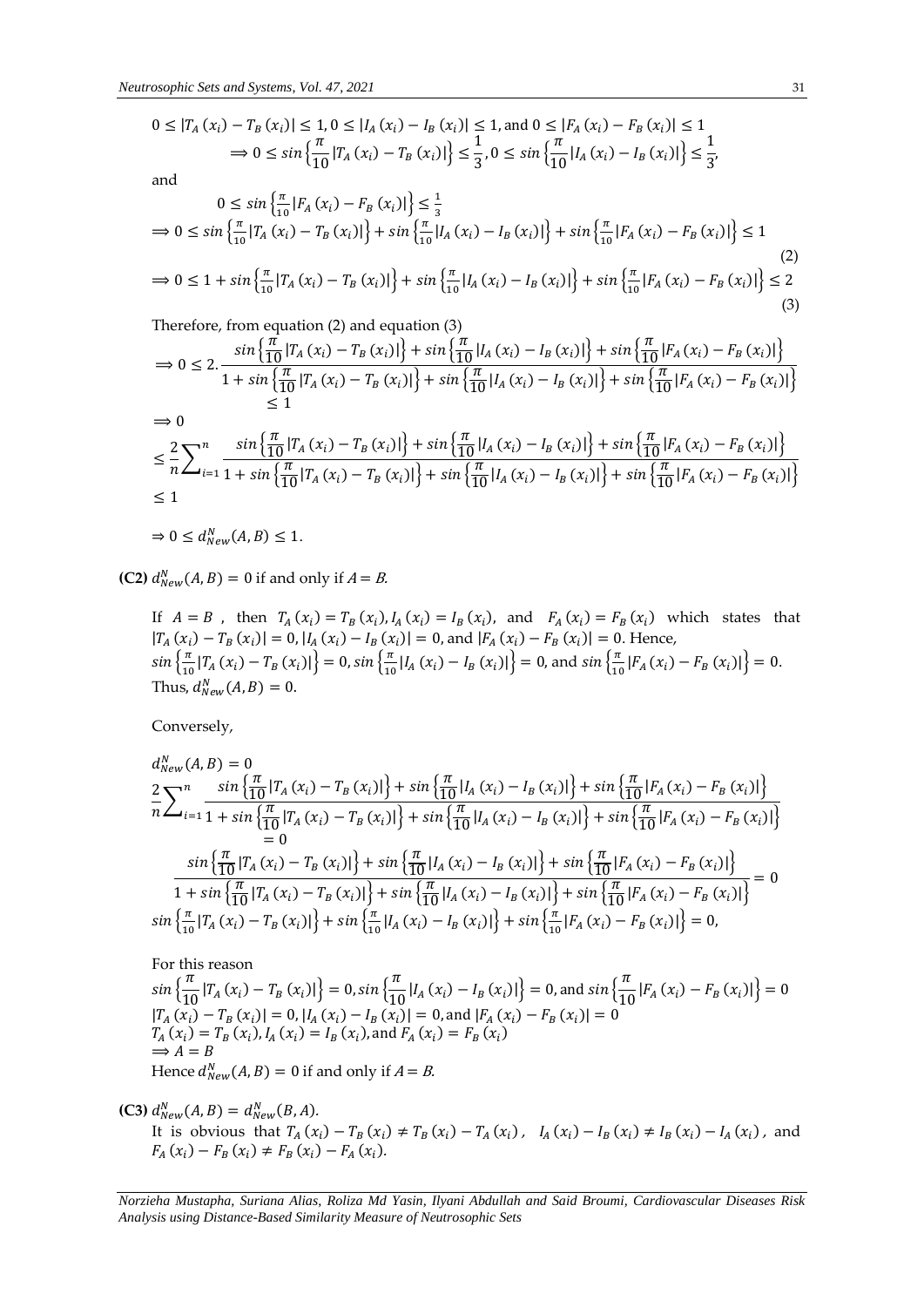But,  $(x_i) - T_B(x_i) = |T_B(x_i) - T_A(x_i)|$ ,  $|I_A(x_i) - I_B(x_i)| = |I_B(x_i) - I_A(x_i)|$ , and  $|F_A(x_i) - F_B(x_i)| = |F_B(x_i) - F_A(x_i)|.$ Hence,  $d_{New}^N(A, B)$  $=\frac{2}{x}$  $\frac{1}{n}\sum$  $\sin\left\{\frac{\pi}{10}|T_A(x_i) - T_B(x_i)|\right\} + \sin\left\{\frac{\pi}{10}|I_A(x_i) - I_B(x_i)|\right\} + \sin\left\{\frac{\pi}{10}|F_A(x_i) - F_B(x_i)|\right\}$  $1+ \sin\left\{\frac{\pi}{10} |T_A(x_i) - T_B(x_i)|\right\} + \sin\left\{\frac{\pi}{10} |I_A(x_i) - I_B(x_i)|\right\} + \sin\left\{\frac{\pi}{10} |F_A(x_i) - F_B(x_i)|\right\}$  $\boldsymbol{n}$  $i=1$  $=\frac{2}{x}$  $\frac{1}{n}\sum$  $\sin\left\{\frac{\pi}{10}|T_B(x_i) - T_A(x_i)|\right\} + \sin\left\{\frac{\pi}{10}|I_B(x_i) - I_A(x_i)|\right\} + \sin\left\{\frac{\pi}{10}|F_B(x_i) - F_A(x_i)|\right\}$  $1+ \sin\left\{\frac{\pi}{10} |T_B(x_i) - T_A(x_i)|\right\} + \sin\left\{\frac{\pi}{10} |I_B(x_i) - I_A(x_i)|\right\} + \sin\left\{\frac{\pi}{10} |F_B(x_i) - F_A(x_i)|\right\}$  $\boldsymbol{n}$  $i=1$  $= d_{New}^{N}(B, A).$ 

**(C4)**  $d_{New}^N(A, C) \le d_{New}^N(A, B)$  and  $d_{New}^N(A, C) \le d_{New}^N(B, C)$  if *C* is a neutrosophic set in *X* and  $A \subseteq B \subseteq C$ .

Consider  $C = \{x_i, T_C(x_i), I_C(x_i), F_C(x_i)\}: x_i \in X\}$  is a neutrosophic set in X and let  $A \subseteq B \subseteq C$ . This implies that  $T_A(x) \le T_B(x) \le T_C(x)$ ,  $I_A(x) \le I_B(x) \le I_C(x)$ ,  $F_A(x) \le F_B(x) \le F_C(x)$  for every  $x_i \in X$ . Then, we will have the following relations:

 $a)|T_A(x_i) - T_C(x_i)| \leq |T_A(x_i) - T_B(x_i)|$ , and  $|T_A(x_i) - T_C(x_i)| \leq |T_B(x_i) - T_C(x_i)|$  $|b||I_A(x_i) - I_C(x_i)| \leq |I_A(x_i) - I_B(x_i)|$ , and  $|I_A(x_i) - I_C(x_i)| \leq |I_B(x_i) - I_C(x_i)|$ c)| $F_A(x_i) - F_C(x_i)$ |  $\leq |F_A(x_i) - F_B(x_i)|$ , and  $|F_A(x_i) - F_C(x_i)| \leq |F_B(x_i) - F_C(x_i)|$ 

Then,

$$
\sin\left\{\frac{\pi}{10}|T_A(x_i) - T_C(x_i)|\right\} \le \sin\left\{\frac{\pi}{10}|T_A(x_i) - T_B(x_i)|\right\} \text{ and}
$$
\n
$$
\sin\left\{\frac{\pi}{10}|T_A(x_i) - T_C(x_i)|\right\} \le \sin\left\{\frac{\pi}{10}|T_B(x_i) - T_C(x_i)|\right\}
$$

Similarly,

$$
\sin\left\{\frac{\pi}{10}|I_A(x_i) - I_C(x_i)|\right\} \le \sin\left\{\frac{\pi}{10}|I_A(x_i) - I_B(x_i)|\right\} \text{ and}
$$
\n
$$
\sin\left\{\frac{\pi}{10}|I_A(x_i) - I_C(x_i)|\right\} \le \sin\left\{\frac{\pi}{10}|I_B(x_i) - I_C(x_i)|\right\}
$$
\n
$$
\sin\left\{\frac{\pi}{10}|F_A(x_i) - F_C(x_i)|\right\} \le \sin\left\{\frac{\pi}{10}|F_A(x_i) - F_B(x_i)|\right\} \text{ and}
$$
\n
$$
\sin\left\{\frac{\pi}{10}|F_A(x_i) - F_C(x_i)|\right\} \le \sin\left\{\frac{\pi}{10}|F_B(x_i) - F_C(x_i)|\right\}
$$

Then,

$$
\sin\left\{\frac{\pi}{10}|T_A(x_i) - T_C(x_i)|\right\} + \sin\left\{\frac{\pi}{10}|I_A(x_i) - I_C(x_i)|\right\} + \sin\left\{\frac{\pi}{10}|F_A(x_i) - F_C(x_i)|\right\} \le \sin\left\{\frac{\pi}{10}|T_A(x_i) - T_B(x_i)|\right\} + \sin\left\{\frac{\pi}{10}|I_A(x_i) - I_B(x_i)|\right\} + \sin\left\{\frac{\pi}{10}|F_A(x_i) - F_B(x_i)|\right\}.
$$

and

$$
\sin\left\{\frac{\pi}{10}|T_A(x_i) - T_C(x_i)|\right\} + \sin\left\{\frac{\pi}{10}|I_A(x_i) - I_C(x_i)|\right\} + \sin\left\{\frac{\pi}{10}|F_A(x_i) - F_C(x_i)|\right\} \le \sin\left\{\frac{\pi}{10}|T_B(x_i) - T_C(x_i)|\right\} + \sin\left\{\frac{\pi}{10}|I_B(x_i) - I_C(x_i)|\right\} + \sin\left\{\frac{\pi}{10}|F_B(x_i) - F_C(x_i)|\right\}.
$$

Hence,

$$
\frac{2}{n} \sum_{i=1}^{n} \frac{\sin \left\{ \frac{\pi}{10} |T_A(x_i) - T_C(x_i)| \right\} + \sin \left\{ \frac{\pi}{10} |I_A(x_i) - I_C(x_i)| \right\} + \sin \left\{ \frac{\pi}{10} |F_A(x_i) - F_C(x_i)| \right\}}{\sin \left\{ \frac{\pi}{10} |T_A(x_i) - T_C(x_i)| \right\} + \sin \left\{ \frac{\pi}{10} |I_A(x_i) - I_C(x_i)| \right\} + \sin \left\{ \frac{\pi}{10} |F_A(x_i) - F_C(x_i)| \right\}}\n\leq \frac{2}{n} \sum_{i=1}^{n} \frac{\sin \left\{ \frac{\pi}{10} |T_A(x_i) - T_B(x_i)| \right\} + \sin \left\{ \frac{\pi}{10} |I_A(x_i) - I_B(x_i)| \right\} + \sin \left\{ \frac{\pi}{10} |F_A(x_i) - F_B(x_i)| \right\}}{\sin \left\{ \frac{\pi}{10} |I_A(x_i) - I_B(x_i)| \right\} + \sin \left\{ \frac{\pi}{10} |I_A(x_i) - I_B(x_i)| \right\} + \sin \left\{ \frac{\pi}{10} |F_A(x_i) - F_B(x_i)| \right\}}
$$

and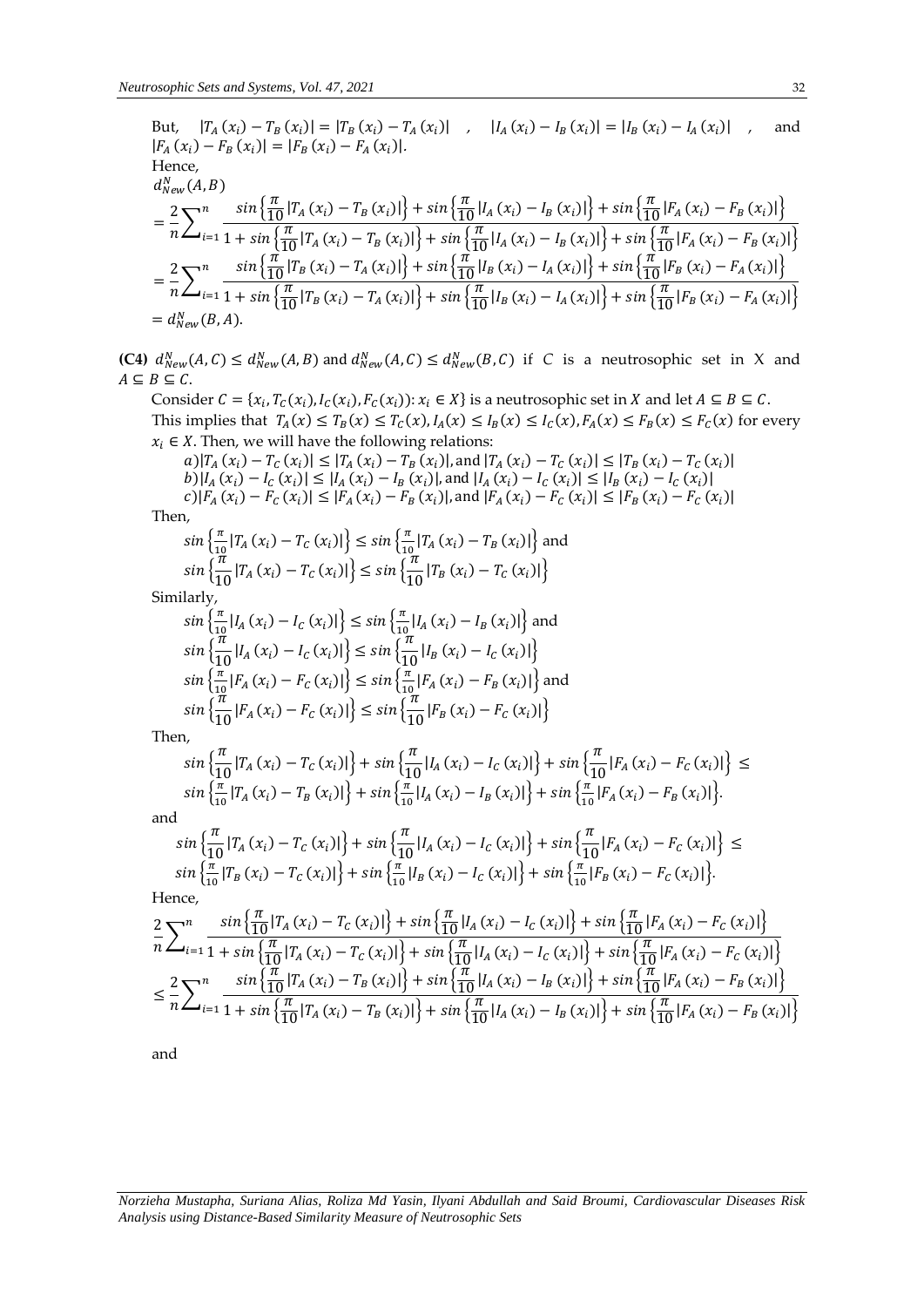$$
\frac{2}{n} \sum_{i=1}^{n} \frac{\sin \left\{ \frac{\pi}{10} |T_A(x_i) - T_C(x_i)| \right\} + \sin \left\{ \frac{\pi}{10} |I_A(x_i) - I_C(x_i)| \right\} + \sin \left\{ \frac{\pi}{10} |F_A(x_i) - F_C(x_i)| \right\}}{\sin \left\{ \frac{\pi}{10} |T_A(x_i) - T_C(x_i)| \right\} + \sin \left\{ \frac{\pi}{10} |I_A(x_i) - I_C(x_i)| \right\} + \sin \left\{ \frac{\pi}{10} |F_A(x_i) - F_C(x_i)| \right\}}\n\leq \frac{2}{n} \sum_{i=1}^{n} \frac{\sin \left\{ \frac{\pi}{10} |T_B(x_i) - T_C(x_i)| \right\} + \sin \left\{ \frac{\pi}{10} |I_B(x_i) - I_C(x_i)| \right\} + \sin \left\{ \frac{\pi}{10} |F_B(x_i) - F_C(x_i)| \right\}}{\sin \left\{ \frac{\pi}{10} |I_B(x_i) - T_C(x_i)| \right\} + \sin \left\{ \frac{\pi}{10} |I_B(x_i) - I_C(x_i)| \right\} + \sin \left\{ \frac{\pi}{10} |F_B(x_i) - F_C(x_i)| \right\}}
$$

 $\Rightarrow d_{New}^{N}(A, C) \leq d_{New}^{N}(A, B)$  and  $d_{New}^{N}(A, C) \leq d_{New}^{N}(B, C)$ . The proof is completed. ∎

**Example** 3.1.1: Let  $A = \{x_1, (0.7, 0.6, 0.2) : x_1 \in X\}$ ,  $B = \{x_1, (0.8, 0.2, 0.9) : x_1 \in X\}$ , and  $C = {x<sub>1</sub>, (0.4, 0.5, 0.6): x<sub>1</sub> \in X}$  be a three neutrosophic sets in X. Then, by using a new distancesimilarity measure as equation (1), the Proposition 3.1.1 is satisfied.

 $(C1)$   $0 \le d_{New}^{N}(A, B) \le 1;$ 

$$
d_{New}^{N}(A,B) = 2\left(\frac{\sin\left(\frac{\pi}{10}|0.7-0.8|\right)+\sin\left(\frac{\pi}{10}|0.6-0.2|\right)+\sin\left(\frac{\pi}{10}|0.2-0.9|\right)}{1+\sin\left(\frac{\pi}{10}|0.7-0.8|\right)+\sin\left(\frac{\pi}{10}|0.6-0.2|\right)+\sin\left(\frac{\pi}{10}|0.2-0.9|\right)}\right) = 0.5452 \in [0,1].
$$

 $(C2)$   $d_{New}^{N}(A, B) = 0$  if and only if  $A = B$ ;

If 
$$
A = B
$$
,  $d_{New}^{N}(A, A) = 2 \left( \frac{\sin\left\{ \frac{\pi}{10} |0.7 - 0.7| \right\} + \sin\left\{ \frac{\pi}{10} |0.6 - 0.6| \right\} + \sin\left\{ \frac{\pi}{10} |0.2 - 0.2| \right\}}{1 + \sin\left\{ \frac{\pi}{10} |0.7 - 0.7| \right\} + \sin\left\{ \frac{\pi}{10} |0.6 - 0.6| \right\} + \sin\left\{ \frac{\pi}{10} |0.2 - 0.2| \right\}} \right) = 0.$ 

(C3)  $d_{New}^{N}(A, B) = d_{New}^{N}(B, A);$ 

It is obviously that:

$$
|0.7 - 0.8| = |0.8 - 0.7|
$$
,  $|0.6 - 0.2| = |0.2 - 0.6|$  and  $|0.2 - 0.9| = |0.9 - 0.2|$ .  
Then,  $d_{New}^{N}(A, B) = d_{New}^{N}(B, A) = 0.5452$ .

(C4)  $d_{New}^N(A,C) \leq d_{New}^N(A,B)$  and  $d_{New}^N(A,C) \leq d_{New}^N(B,C)$  if C is a neutrosophic set in X and  $A \subseteq B \subseteq C$ .

$$
d_{New}^{N}(A,C) = 2\left(\frac{\sin\left\{\frac{\pi}{10}\left|0.7-0.4\right|\right\}+\sin\left\{\frac{\pi}{10}\left|0.6-0.5\right|\right\}+\sin\left\{\frac{\pi}{10}\left|0.2-0.6\right|\right\}}{1+\sin\left\{\frac{\pi}{10}\left|0.7-0.4\right|\right\}+\sin\left\{\frac{\pi}{10}\left|0.6-0.5\right|\right\}+\sin\left\{\frac{\pi}{10}\left|0.2-0.6\right|\right\}}\right) = 0.4005
$$
  

$$
d_{New}^{N}(B,C) = 2\left(\frac{\sin\left\{\frac{\pi}{10}\left|0.8-0.4\right|\right\}+\sin\left\{\frac{\pi}{10}\left|0.2-0.5\right|\right\}+\sin\left\{\frac{\pi}{10}\left|0.9-0.6\right|\right\}}{1+\sin\left\{\frac{\pi}{10}\left|0.8-0.4\right|\right\}+\sin\left\{\frac{\pi}{10}\left|0.2-0.5\right|\right\}+\sin\left\{\frac{\pi}{10}\left|0.9-0.6\right|\right\}}\right) = 0.4770
$$

As a result,  $0.4005 \le 0.5452$  and  $0.4005 \le 0.4770$ . Therefore,  $d_{New}^N(A,C) \leq d_{New}^N(A,B)$  and  $d_{New}^N(A,C) \leq d_{New}^N(B,C)$  if C is a neutrosophic set in X and  $A \subseteq B \subseteq C$ .

## **4. Methodology**

There are three steps to complete the cardiovascular disease risk analysis using distance-based similarity measure of neutrosophic set. This study uses the Normalized Hamming distance, extended Hausdorff distance, Normalized Euclidean distance, and new distance measure of NS as defined in Section 3 for comparative analysis. The steps to complete the analysis are as follows: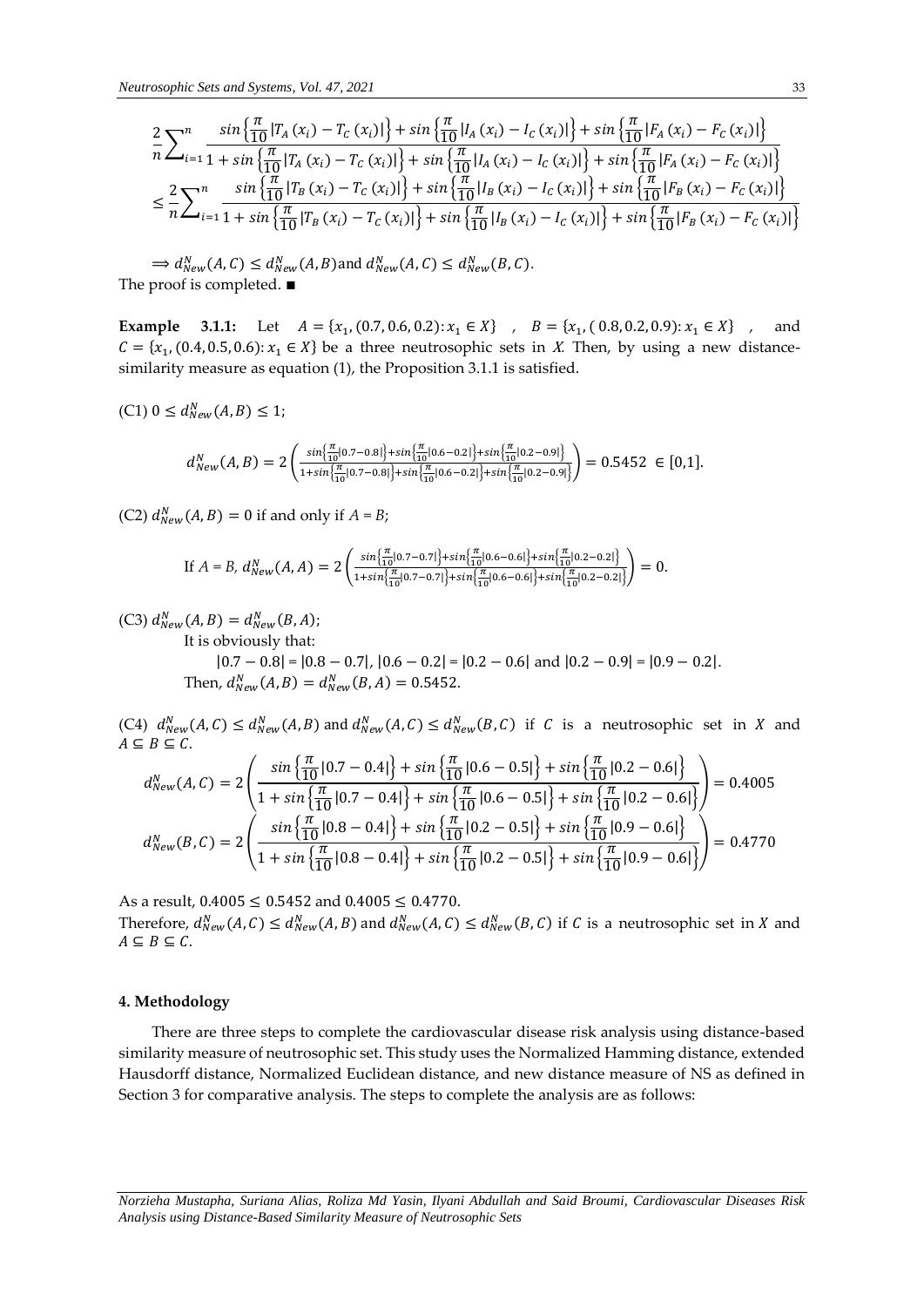## **Step 1**: The extraction of data.

The data on the symptoms experienced by the patients are given in the form of neutrosophic sets values [3]. Further, the relationships between the symptoms and diseases are displayed in binary form and can easily being used as a reference in determining which cardiovascular diseases that put the patients at a high risk.

## **Step 2**: Distance-based similarity measure

Determine the similarity measure of neutrosophic set for each patient by using four different distance measures. Neutrosophic set is used to determine the similarity measure of the relationship between symptoms and diseases, patients, and symptoms by using Definitions 2.2.1 – 2.2.4 and Definition 3.3.1.

#### **Step 3**: Discussion of a complete data analysis

Finally, based on the results in step 2, the whole data analysis can be discussed whether the patients' symptoms are close to the diseases. The conclusion can be made depend on the value of the similarity measures. The patient possibly suffers from the disease when the value of similarity measure is bigger than 0.5. Meanwhile, the patient may not possibly suffer from the disease when the value of similarity measure is less than 0.5.

## **5. Case Study: Implementation in Cardiovascular Disease Risks Analysis**

This section discusses on the case study of two patients having five similar symptoms but different in body mass index. The patients' data on the severity degree of the symptoms together with the experts' consensus on the symptoms-cardiovascular diseases relationship are represented in SVNS. The data considers the degree of truth membership, indeterminacy membership and falsity membership for each element set. Let  $P = \{p_1, p_2\}$  is a set of patients,  $S = \{s_1, s_2, s_3, s_4, s_5, s_6\}$  is a set of symptoms. Table 1 shows data relationship between patients and symptoms as discussed in [3]. Besides, the relationship between cardiovascular diseases with symptoms is presented in Table 2.

| Symptom                         | Patient 1, $p_1$            | Patient 1, $p_2$            |
|---------------------------------|-----------------------------|-----------------------------|
| Cholesterol, $s_1$              | High (0.21, 0.81, 0.8)      | High (0.21, 0.81, 0.8)      |
| Depression, $s_2$               | High (0.8, 0.33, 0.25)      | High (0.8, 0.33, 0.25)      |
| Diabetes, $s_3$                 | High (0.5, 0.58, 0.53)      | High (0.5, 0.58, 0.53)      |
| Blood Pressure, S <sub>4</sub>  | High (0.8, 0.4, 0.29)       | High (0.8, 0.4, 0.29)       |
| Body Mass Index, S <sub>5</sub> | Med (0, 0.75, 1)            | High (0.86, 0.57, 0.2)      |
| Unhealthy Diet, $s_6$           | Frequently (0.5,0.83,0.625) | Frequently (0.5,0.83,0.625) |

**Table 1.** The relationship between patients and symptoms [3]

**Table 2.** The relationship between cardiovascular disease with symptoms [3]

| Symptom                         | <b>Heart Attack (D1)</b> | <b>Heart Failure</b> (D2) | <b>Congenital Heart Disease (D3)</b> |
|---------------------------------|--------------------------|---------------------------|--------------------------------------|
| Cholesterol, $s_1$              | (1,0,0)                  | (0,0,1)                   | (0,0,1)                              |
| Depression, $s_2$               | (1,0,0)                  | (0,0,1)                   | (0,0,1)                              |
| Diabetes, $s_3$                 | (1,0,0)                  | (1,0,0)                   | (1,0,0)                              |
| Blood Pressure, S <sub>4</sub>  | (1,0,0)                  | (1,0,0)                   | (0,0,1)                              |
| Body Mass Index, S <sub>5</sub> | (1,0,0)                  | (1,0,0)                   | (0,0,1)                              |
| Unhealthy Diet, $s_6$           | (1,0,0)                  | (0,0,1)                   | (0,0,1)                              |

According to data collected in Table 1, the truth membership degree for cholesterol for both patients are 0.21, the indeterminacy membership degree for cholesterol for both patients is 0.81 and the falsity membership degree for cholesterol for both patients are 0.8. The same description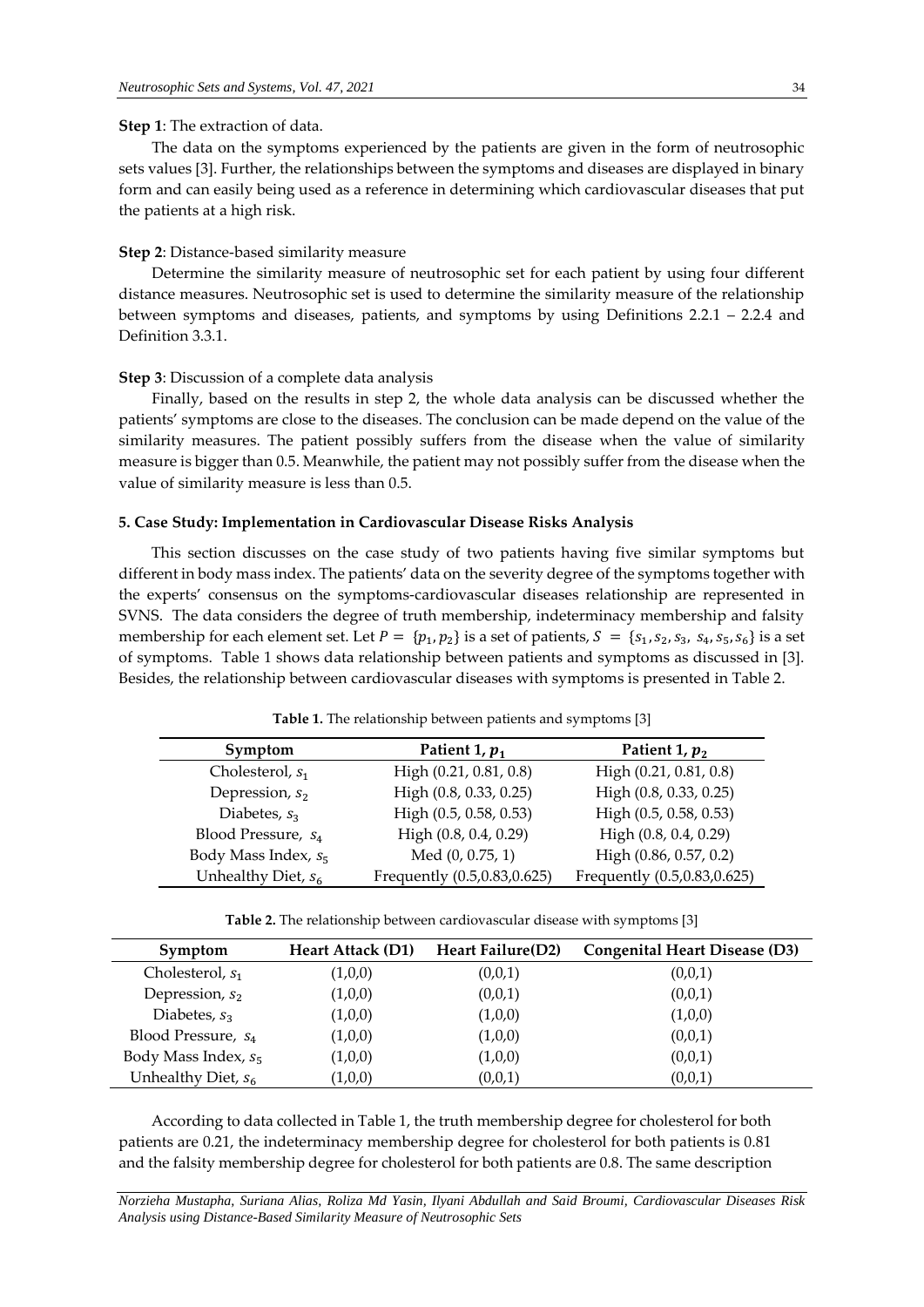is indicated for each data. It is obvious that the SVNS value of body mass index (BMI) for the two patients is different. The BMI of patient 2 is categorized as high with the value of the truth membership degree is 0.86. As for patient 1, his BMI falls into the category of medium with 0.75 and 1 indicating the indeterminacy and falsity membership degrees respectively.

| Distance                     | Normalized Hamming |          | Extended Hausdorff |          | Normalized Euclidean |                |
|------------------------------|--------------------|----------|--------------------|----------|----------------------|----------------|
|                              | P1                 | P2       | P1                 | P2       | P1                   | P <sub>2</sub> |
| Heart Attack, D1             | 0.576944           | 0.474722 | 0.658333           | 0.586667 | 0.631358             | 0.526889       |
| Heart Failure, D2            | 0.558611           | 0.456389 | 0.736667           | 0.6650   | 0.616668             | 0.509195       |
| Congenital heart disease, D3 | 0.504167           | 0.586389 | 0.761667           | 0.7800   | 0.570819             | 0.623922       |

|  |  |  |  |  |  | <b>Table 3.</b> The distance measure for neutrosophic set |  |  |  |
|--|--|--|--|--|--|-----------------------------------------------------------|--|--|--|
|--|--|--|--|--|--|-----------------------------------------------------------|--|--|--|

| New distance measure         | Р1        | P2        |
|------------------------------|-----------|-----------|
| Heart Attack, D1             | 0.6718168 | 0.5924242 |
| Heart Failure, D2            | 0.6683397 | 0.5889471 |
| Congenital heart disease, D3 | 0.6297732 | 0.7032119 |

**Table 4.** The new distance measure for neutrosophic set

By using the data in Table 1 and Table 2, the three distance-based similarity measures discussed in Section 2 are calculated and the values are displayed in Table 3. Further, the new distance values obtained by the new formula in Section 3 are presented in Table 4. Then, the associated values of similarity for all the four distance measures are calculated and tabulated in Table 5 and 6 respectively.

**Table 5.** Similarity measure values of the three-distance measure of neutrosophic set

| Similarity                   | Normalized Hamming |          |          |          | Extended Hausdorff Normalized Euclidean |          |
|------------------------------|--------------------|----------|----------|----------|-----------------------------------------|----------|
|                              | P1                 | P2       | P1       | P2       |                                         | Р2       |
| Heart Attack, D1             | 0.423056           | 0.525278 | 0.341667 | 0.413333 | 0.368642                                | 0.473111 |
| Heart Failure, D2            | 0.441389           | 0.543611 | 0.263333 | 0.335000 | 0.383332                                | 0.490805 |
| Congenital heart disease, D3 | 0.495833           | 0.413611 | 0.238333 | 0.220000 | 0.429181                                | 0.376078 |

| New similarity measure       | Р1        | P2.       |
|------------------------------|-----------|-----------|
| Heart Attack, D1             | 0.3281832 | 0.4075758 |
| Heart Failure, D2            | 0.3316603 | 0.4110529 |
| Congenital heart disease, D3 | 0.3702268 | 0.2967881 |

**Table 6.** The new similarity measure for neutrosophic set

A lower distance or higher similarity measure value implies higher possibility of one patient having a particular disease. The slight difference of symptoms shown in both patients results to distinct conclusion on the type of cardiovascular diseases that they experience. Patient 1 has the highest severity degree of symptoms for congenital heart disease. Meanwhile, Patient 2 is more likely to be diagnosed of having heart attack and heart failure. Concurrently, it is apparent that most of the similarity measure values in Table 5 and 6 are less than 0.5. Hence, it is probable to conclude that both patients are possibly not suffering from any of the three cardiovascular diseases.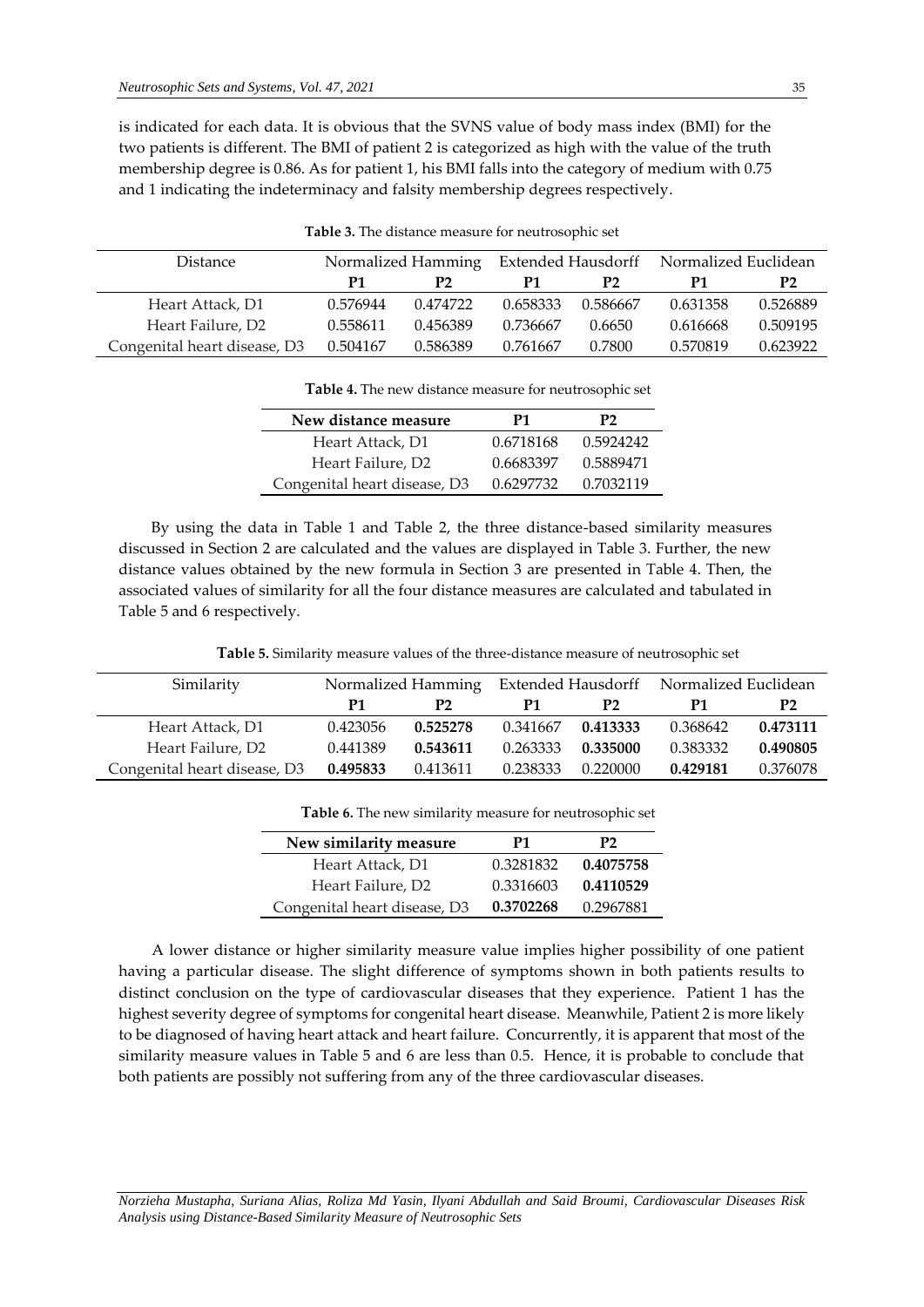## **6. Conclusions**

This research proposes a novel distance measure for single value neutrosophic set which results to the use of similarity measure. The effectiveness of the new developed measure formula is demonstrated by adopted it in the process of medical diagnosis. Its similarity values are found to be consistent with similarity measures of the three existing distance measures i.e Normalized Hamming distance, extended Hausdorff distance and Normalized Euclidean distance. The analyses show that the new distance-based similarity measure is well executed in the case of truth membership, indeterminacy membership and falsity membership functions. In the future study, it is recommended that one might consider additional significant symptoms and other distance or similarity measure to increase the accuracy level in diagnosing a patient with any cardiovascular diseases. Besides, it is also recommended to utilize new entropy-based similarity measures of SVNS [28] to overcome the restriction of the distance similarity measures. The neutrosophic set also can be extend to pythagorean neutrosophic multi set as this can provide many applications to multi attribute group decision making problems in medical diagnosis and many other real-life problems [29].

**Funding:** "This research received no external funding"

**Acknowledgments:** Thank you to Universiti Teknologi MARA, Kelantan for moral support. Thank you to our group members for sharing information and giving cooperation to finish this study. Also grateful to the anonymous reviewer for their insightful comments and suggestion in improving the paper.

**Conflicts of Interest:** "The authors declare no conflict of interest."

## **References**

- 1. Ku, D.N. Blood flow in arteries, *Ann Rev Fluid Mech*, **1997**, *29*, 399-434.
- 2. Yan, B.T., Mustapha, N. The gravitational effects of blood flow in irregular stenosed artery with various severity*, Journal Of Mathematical And Computational Science*, **2016**, *2(1)*, 28-39.
- 3. Habib, S. Butt, W., Akram, M.A., Samarandache, F. A neutrosophic clinical decision-making system for cardiovascular diseases risk analysis, *Journal of Intelligent & Fuzzy Systems*, **2020**, *39*, 7807–7829.
- 4. Berbich, L., Bensalah, A., Fluad, P., Benkirane, R. Non-linear analysis of the arterial pulsatile flow: assessment of a model allowing a non-invasive ultrasonic functional exploration. *Med Eng & Phys*, **2001**, *23*, 175-183.
- 5. Md Yasin, R., Kasiman, E.H., Amin, N.S., Mohd Yassin, A.Y., Hong, A.K. Numerical simulation of fluid flow in branched channels with a moving indentation. *In Proceeding of International Conference on Mathematics, Statistics and Computing Technology (ICMSCT 2017)*, 16-17 October 2017, Kota Bharu, Malaysia, 1-12.
- 6. Tang, A.Y., Mohd M.A.K., Mohd, A.Y., Amin, N.S., Abd M.Z.J. Effect of geometry of stenosis on the computation of flow chracteristics of unsteady blood flow in a collapsible vessel, *Jurnal Teknologi*, **2021**, *83(2)*, 15-25.
- 7. Deli, I., Broumi, S., Smarandache, F. On neutrosophic refined sets and their applications in medical diagnosis, *Journal of New Theory*, **2015**, *6*, 88-98.
- 8. Alias, S., Mohamad, D., Shuib, A. Roughness and similarity measure of rough netrosophic multisets, *Journal of Quality Measurement and Analysis*, **2020**, *16(2)*, 207-217.
- 9. [Al-subhi,](https://go.gale.com/ps/advancedSearch.do?method=doSearch&searchType=AdvancedSearchForm&userGroupName=anon%7E318b2ee5&inputFieldNames%5b0%5d=AU&prodId=AONE&inputFieldValues%5b0%5d=%22Salah+Hasan+Al-subhi%22) S.H., [Rubio,](https://go.gale.com/ps/advancedSearch.do?method=doSearch&searchType=AdvancedSearchForm&userGroupName=anon%7E318b2ee5&inputFieldNames%5b0%5d=AU&prodId=AONE&inputFieldValues%5b0%5d=%22Pedro+Antonio+Rom%C3%A1n+Rubio%22)P.A.R,, [Pérez,](https://go.gale.com/ps/advancedSearch.do?method=doSearch&searchType=AdvancedSearchForm&userGroupName=anon%7E318b2ee5&inputFieldNames%5b0%5d=AU&prodId=AONE&inputFieldValues%5b0%5d=%22Pedro+Pi%C3%B1ero+P%C3%A9rez%22)P.P., [Vacacela,R](https://go.gale.com/ps/advancedSearch.do?method=doSearch&searchType=AdvancedSearchForm&userGroupName=anon%7E318b2ee5&inputFieldNames%5b0%5d=AU&prodId=AONE&inputFieldValues%5b0%5d=%22Roberto+Garc%C3%ADa+Vacacela%22).G., [Mahdi,](https://go.gale.com/ps/advancedSearch.do?method=doSearch&searchType=AdvancedSearchForm&userGroupName=anon%7E318b2ee5&inputFieldNames%5b0%5d=AU&prodId=AONE&inputFieldValues%5b0%5d=%22Gaafar+Sadeq+S.+Mahdi%22) G.S.S. Neutrosophic clinical decision support system for the treatment of pregnant women with heart diseases, *Investigación Operacional*, **2020**, 41(5), 780-790.